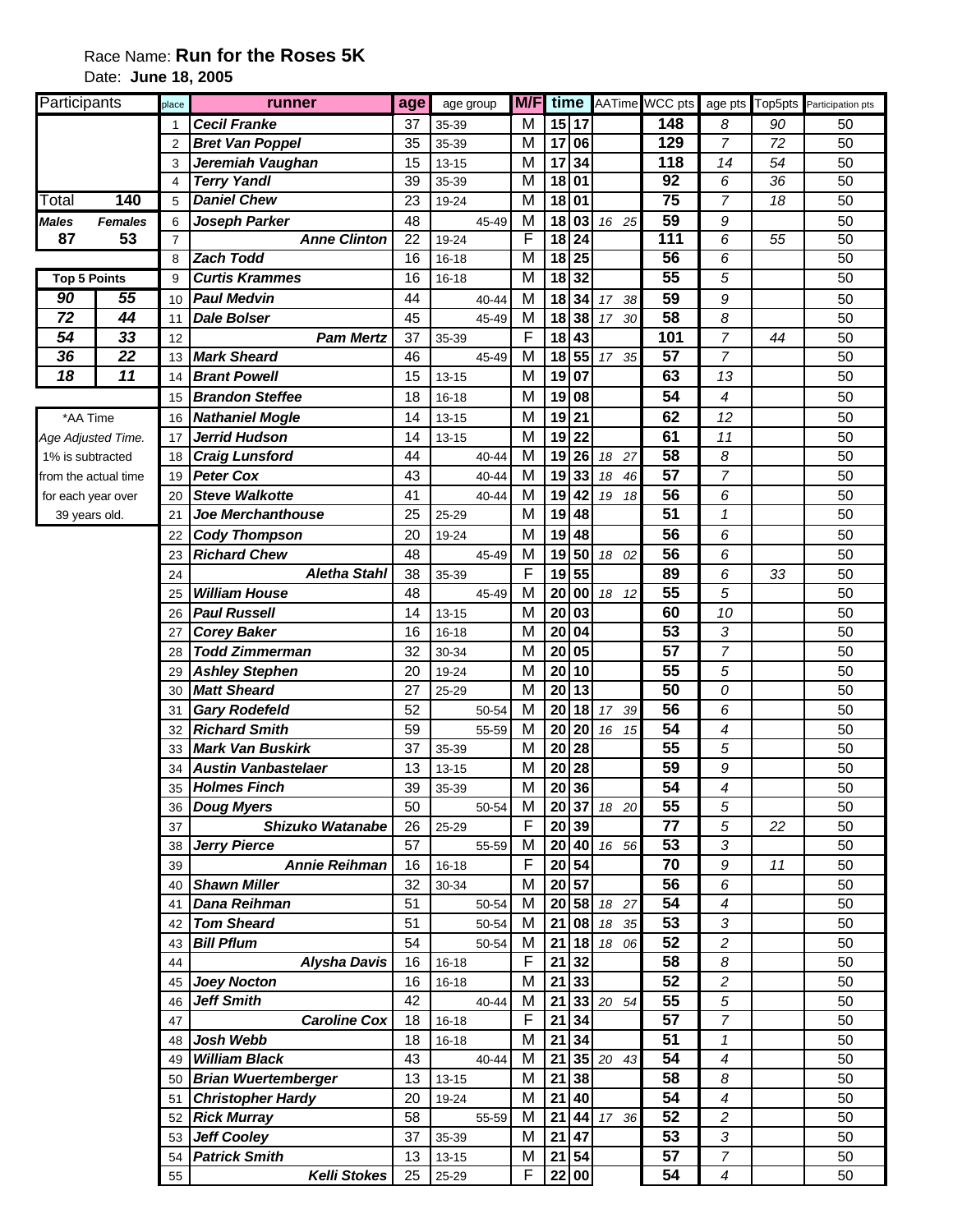## Race Name: **Run for the Roses 5K**

Date: **June 18, 2005** 

| 56  | <b>Michael King</b>         | 50 | 50-54     | M           | 22              | 05              | 19<br>39           | 51              | 1                        | 50 |
|-----|-----------------------------|----|-----------|-------------|-----------------|-----------------|--------------------|-----------------|--------------------------|----|
| 57  | Jordan Kearney              | 14 | 13-15     | M           | 22              | 13              |                    | 56              | 6                        | 50 |
| 58  | <b>Ira Means</b>            | 38 | 35-39     | M           | 22              | 27              |                    | 52              | $\overline{c}$           | 50 |
| 59  | <b>Jeff Beckman</b>         | 33 | 30-34     | M           | 22              | 39              |                    | 55              | 5                        | 50 |
| 60  | <b>Dylan Felty</b>          | 14 | $13 - 15$ | M           | 22              | 41              |                    | 55              | 5                        | 50 |
| 61  | <b>Turner Ritchie</b>       | 14 | $13 - 15$ | M           | 22              | 43              |                    | 54              | $\overline{\mathcal{A}}$ | 50 |
| 62  | <b>Austin Black</b>         | 12 | $0 - 12$  | M           | 22              | 50              |                    | 54              | $\overline{\mathcal{A}}$ | 50 |
| 63  | <b>Brad Pitcher</b>         | 35 | 35-39     | M           | $\overline{22}$ | $\overline{58}$ |                    | 51              | $\mathbf{1}$             | 50 |
| 64  | <b>Justin Carmichael</b>    | 24 | 19-24     | M           | 23              | 00              |                    | 53              | 3                        | 50 |
| 65  | <b>Bob Covington</b>        | 49 | 45-49     | M           | 23              | 02              | 20<br>43           | $\overline{54}$ | $\overline{\mathcal{A}}$ | 50 |
| 66  | <b>Daniel Kanorr</b>        | 14 | $13 - 15$ | M           | 23              | 06              |                    | 53              | 3                        | 50 |
| 67  | <b>Kole Myers</b>           | 19 | 19-24     | M           | 23              | 08              |                    | $\overline{52}$ | $\boldsymbol{2}$         | 50 |
| 68  | <b>Katie Jenkins</b>        | 17 | $16 - 18$ | F           | 23              | 14              |                    | 56              | 6                        | 50 |
| 69  | Jay Day                     | 34 | 30-34     | M           | 23              | 17              |                    | 54              | $\overline{\mathcal{A}}$ | 50 |
| 70  | Jeremy Johnson              | 17 | 16-18     | M           | 23              | 26              |                    | 50              | 0                        | 50 |
| 71  | <b>Joe Nocton</b>           | 49 | 45-49     | M           | 23              | 29              | 21<br>08           | 53              | 3                        | 50 |
| 72  | <b>Shannon Binford</b>      | 13 | $13 - 15$ | F           | 23              | 34              |                    | 53              | 3                        | 50 |
| 73  | <b>Thomas Hale</b>          | 44 | 40-44     | M           | 23              | 35              | 22<br>24           | $\overline{53}$ | 3                        | 50 |
| 74  | <b>George Stallings</b>     | 56 | 55-59     | M           | 23              | 41              | 19<br>39           | 51              | 1                        | 50 |
| 75  | <b>Jake Davidson</b>        | 15 | $13 - 15$ | M           | 23              | 45              |                    | 52              | 2                        | 50 |
| 76  | <b>Megan Felty</b>          | 13 | $13 - 15$ | F           | 23              | 50              |                    | $\overline{52}$ | $\boldsymbol{2}$         | 50 |
| 77  | <b>Kari Fields</b>          | 21 | 19-24     | $\mathsf F$ | 23              | $\overline{52}$ |                    | 55              | 5                        | 50 |
| 78  | <b>Keith Runyon</b>         | 46 | 45-49     | M           | 23              | 54              | 22<br>13           | $\overline{52}$ | $\overline{c}$           | 50 |
| 79  | <b>David Eilar</b>          | 52 | 50-54     | M           | 23              | 55              | 20<br>48           | 50              | 0                        | 50 |
| 80  | <b>Mary Felty</b>           | 45 | 45-49     | F           | 23              | 56              | 22<br>29           | 53              | 3                        | 50 |
| 81  | <b>James Malkemus</b>       | 32 | 30-34     | M           | 23              | 56              |                    | 53              | 3                        | 50 |
| 82  | <b>Jonathan Strong</b>      | 15 | $13 - 15$ | M           | 23              | 57              |                    | 51              | $\mathbf{1}$             | 50 |
| 83  | <b>Eric Yandl</b>           | 10 | $0 - 12$  | M           | 24              | 00              |                    | 53              | 3                        | 50 |
| 84  | <b>Brandon Guth</b>         | 12 | $0 - 12$  | M           | 24              | 06              |                    | 52              | $\boldsymbol{2}$         | 50 |
| 85  | <b>Brian Guth</b>           | 40 | 40-44     | M           | 24              | 08              | 23<br>53           | 52              | $\overline{c}$           | 50 |
| 86  | <b>Kara Kanorr</b>          | 16 | $16 - 18$ | F           | 24              | 25              |                    | 55              | 5                        | 50 |
| 87  | <b>Howard Deitsch</b>       | 59 | 55-59     | M           | 24              | 28              | 19<br>34           | 50              | 0                        | 50 |
| 88  | <b>Bill Collins</b>         | 60 | 60-64     | M           | 24              | 31              | 22<br>19           | 50              | 0                        | 50 |
| 89  | <b>Alexis Vanbastelaer</b>  | 12 | $0 - 12$  | F           | 24              | 46              |                    | 51              | 1                        | 50 |
| 90  | <b>Lori Fowler</b>          | 28 | 25-29     | F           | 24              | 47              |                    | $\overline{53}$ | 3                        | 50 |
| 91  | <b>Walter Hickman</b>       | 44 | 40-44     | M           |                 |                 | $24$ 49 $23$<br>34 | $\overline{51}$ | $\mathbf{1}$             | 50 |
| 92  | <b>Michael Black</b>        | 10 | $0 - 12$  | M           | 24              | 51              |                    | 51              | 1                        | 50 |
| 93  | <b>Kelly Day</b>            | 39 | 35-39     | F           | 24              | 53              |                    | 55              | 5                        | 50 |
| 94  | <b>Rhonda Breischaft</b>    | 36 | 35-39     | F           | 25              | 14              |                    | 54              | $\overline{\mathcal{A}}$ | 50 |
| 95  | <b>Carrie Smith</b>         | 29 | 25-29     | F           | 25              | 25              |                    | 52              | $\boldsymbol{2}$         | 50 |
| 96  | <b>Margy Smith</b>          | 57 | 55-59     | $\mathsf F$ | 25              | 29              | 20<br>53           | 54              | $\overline{\mathcal{A}}$ | 50 |
| 97  | <b>Ken Zarbock</b>          | 44 | 40-44     | M           | 25              | 31              | 24<br>14           | 50              | 0                        | 50 |
| 98  | <b>Erin Parker</b>          | 14 | $13 - 15$ | F           | 25              | 34              |                    | 51              | $\mathbf 1$              | 50 |
| 99  | <b>Adam Klemme</b>          | 20 | 19-24     | M           | 25              | 44              |                    | 51              | 1                        | 50 |
| 100 | <b>Mary Ann Stienbarger</b> | 46 | 45-49     | F           | 25              | 50              | 24<br>01           | 52              | 2                        | 50 |
| 101 | <b>Brad Whited</b>          | 46 | 45-49     | M           | 25              | 52              | 24<br>03           | 51              | 1                        | 50 |
| 102 | <b>Carol Kunkel</b>         | 46 | 45-49     | F           | 26              | 09              | 24<br>19           | 51              | $\mathcal I$             | 50 |
| 103 | <b>Andy Smittkamp</b>       | 45 | 45-49     | M           | 26              | 10              | 24<br>35           | 50              | 0                        | 50 |
| 104 | <b>Donald Riffle</b>        | 34 | 30-34     | M           | 26              | 23              |                    | 52              | 2                        | 50 |
| 105 | <b>Susannah Creech</b>      | 37 | 35-39     | F           | 26              | 29              |                    | 53              | 3                        | 50 |
| 106 | <b>Doug Philbeck</b>        | 31 | 30-34     | M           | 26              | 32              |                    | 51              | 1                        | 50 |
| 107 | <b>Melissa Crosby</b>       | 23 | 19-24     | F           |                 | 26 36           |                    | 54              | $\overline{\mathcal{A}}$ | 50 |
| 108 | <b>Michelle Dafler</b>      | 27 | 25-29     | F           |                 | 26 56           |                    | 51              | $\mathcal I$             | 50 |
| 109 | <b>Kevin Shelley</b>        | 39 | 35-39     | M           |                 | 26 57           |                    | 50              | 0                        | 50 |
| 110 | <b>Karen Matanich</b>       | 35 | 35-39     | F           | 27              | 23              |                    | 52              | $\overline{c}$           | 50 |
| 111 | <b>Hannah Weikart</b>       | 12 | $0 - 12$  | F           | 27              | 32              |                    | 50              | 0                        | 50 |